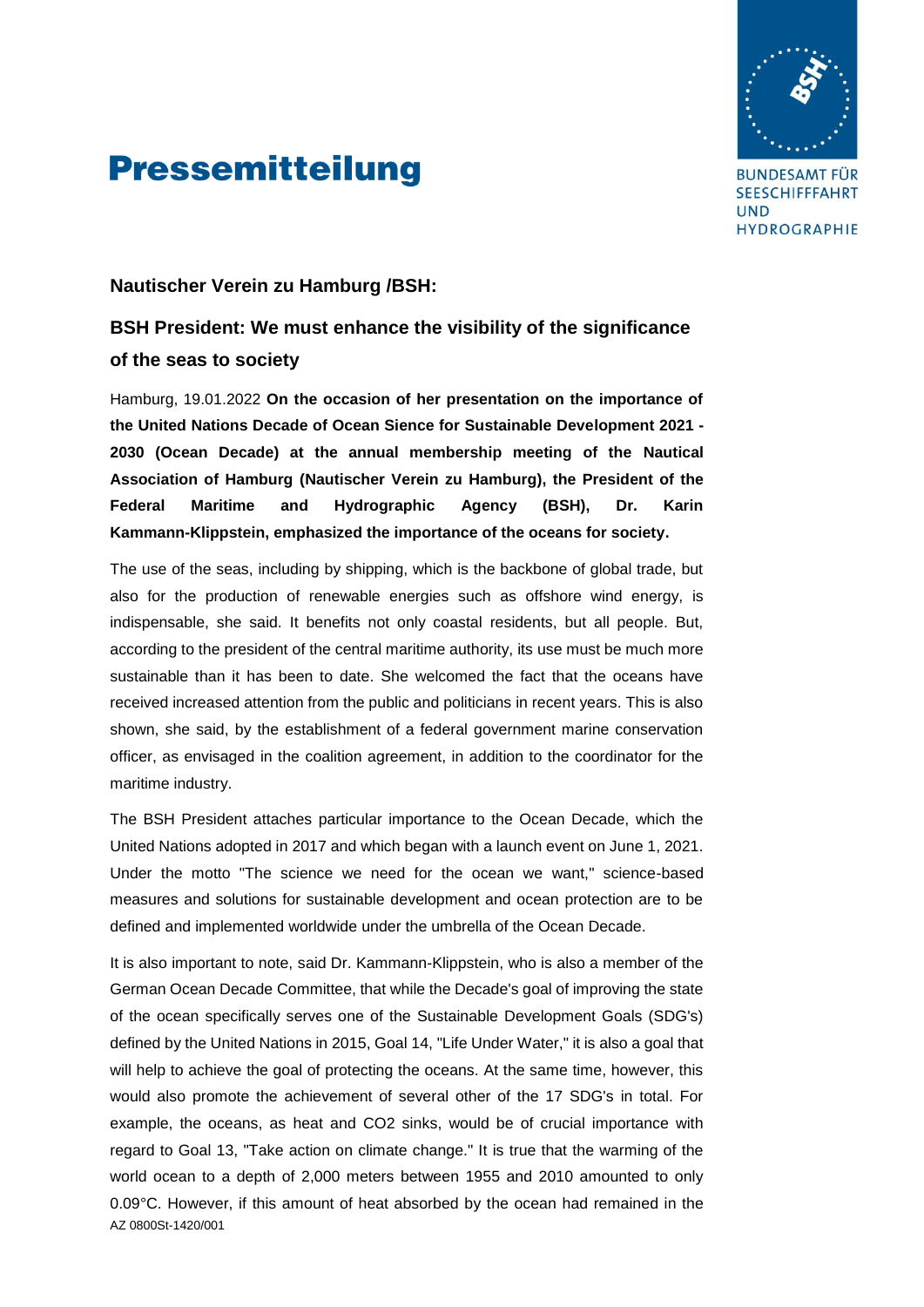

## **Pressemitteilung**

**BUNDESAMT FÜR SEESCHIFFFAHRT UND** HYDROGRAPHIE

lower ten kilometers of the atmosphere, this layer of the atmosphere would have warmed by 36°C, making life on Earth impossible." SDG 2 - "no hunger" will also be unachievable without food from healthy, non-overfished oceans.

In the first year of the Ocean Decade alone, more than 30 global programs have been launched, and 86 projects have been approved. More than 200 activities, such as events and publications, have already been carried out. A total of almost 850 million US dollars has been invested in measures to understand and protect the oceans.

Many BSH research projects and activities contribute directly or indirectly to achieving the Decade Goals, she said. These included ship-based and automated monitoring of the condition of the North Sea and Baltic Sea, ship emission measurements, testing the approval of ballast water systems, and the study of ship fouling and measures to prevent it.

The president of the central maritime authority sees an important aspect in communicating the tasks and results of the Ocean Decade: "This is a core topic of the Decade, because we can and want to save only what we know. The oceans and their importance for us humans in the ecosystem are in many cases still little known among the general public. The German Ocean Decade Committee is trying to counteract this through its social media channels, among other things. We also support this on the part of the BSH.

Dr. Kammann-Klippstein clearly emphasized shipping as an important partner in achieving the goals of the Ocean Decade: "More than 90,000 ships are sailing on the ocean. Some of these ships are already collecting data for science. This involves meteorological observations on the one hand, but also measurements on the ocean surface. There are already established programs, such as the Ships of Opportunity Program or the Voluntary Observing Ship Scheme. Compared to the rather small fleet of research vessels, commercial shipping has enormous potential for data collection, which is important for climate models, for example, but also for improving marine weather forecasting." She sees it as an extraordinarily positive development that there has been an enormous increase in the willingness of the German and European shipping industry to assume responsibility and to make the maritime industry more sustainable in recent years. This could also make a significant contribution to achieving the Decade Goals.

*The BSH is Germany's central maritime authority. Around 1,000 employees from more*